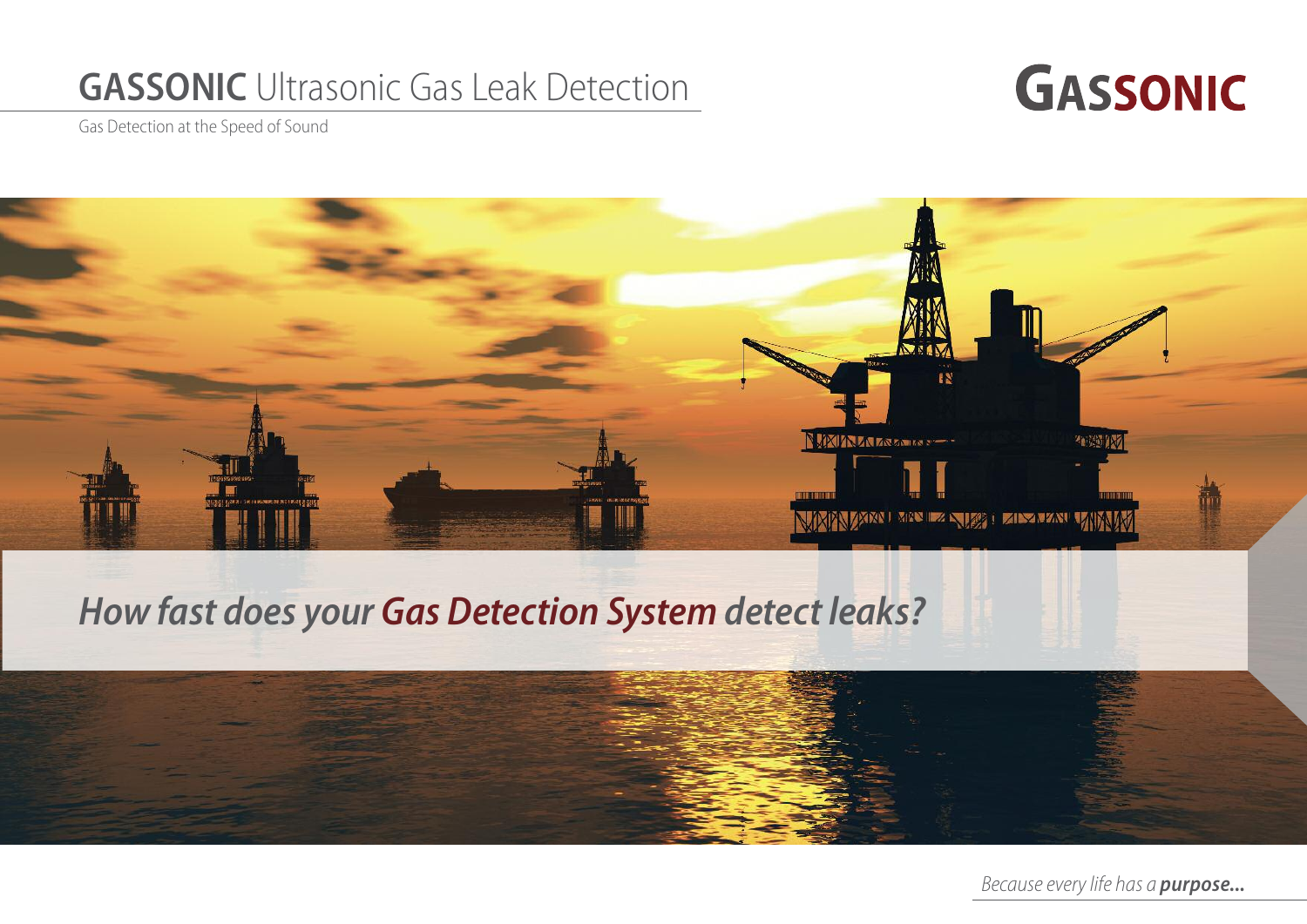

### The **Ultrasonic Advantage**

*Technologies that have traditionally been used in fixed installations to detect hydrocarbon gas leaks,* such as Catalytic/IR Point Sensors and IR Open Path Sensors all have one limitation: in order for a leak to *be detected, the gas itself musteither bein close proximityto the detector or within a pre-defined area. Unfortunately, outdoorenvironmentalconditions such aschanging wind directions and quick dispersion of the gascloud from a leaking outdoor installation often causetraditional gas detection systems to fail simply becausethe gas never reaches the detector.*

**GASSONIC Ultrasonic Gas Leak Detectors** are based on robust microphone technology; they detect outdoor leaks by sensing the distinct high frequency ultrasound emitted by all high pressure gas leaks. With the unique ultrasonic sensing technology found in all GASSONIC products, leaking gas itself does not have to reach the sensor – just the sound of the gas leaking.

By adding GASSONIC Ultrasonic Gas Leak Detectors faster response times and lower operation costs can be obtained.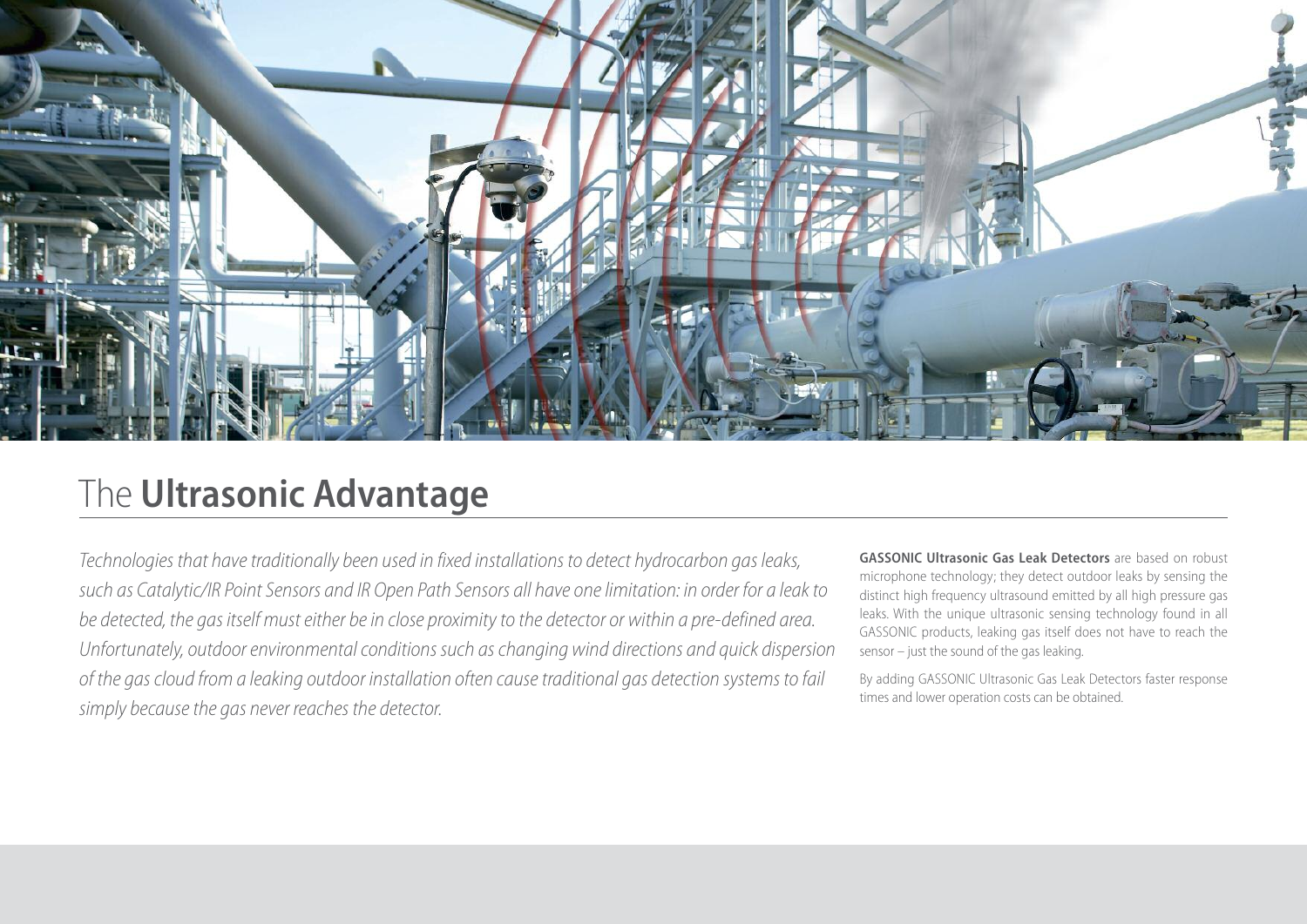# **GASSONIC**

3

#### Significantly Increased Safety

Operators in the petrochemical industry are constantly looking at ways to reduce risk, prevent loss, and ensure safe and reliable production. One of the key elements in achieving this and increasing the overall efficiency is speeding up the response time of the Fire & Gas Detection System.

The **Gas Release Event Tree** below puts the effects of a gas leakinto perspective. It is evident that the deployment of appropriate technology to detect hazards at the earliest stage (initiation), before they have time to develop or escalate has a significant impact on major accident risk reduction.

Traditional gas detection systems need to wait for the gas to form a vapor cloud, which may or may not ignite, and which may or may not allow loss prevention by enabling shutting down the gas facility in time. Ultrasonic Gas Leak Detectors (UGLD) respond at the speed of sound at gas leak initiation, unaffected by changing wind directions and dilution of the gas (see graphic below).



The gas release event tree illustrates the sequence of events that can take place in the event of a gas release. The figure shows that UGLD responds at gas leak initiation whereas conventional detectors only respond when the gas has accumulated and formed a vapor cloud.



Ultrasonic gas leak detectors do not need physical contact with the gas. They are unaffected by wind, gas dilution, and the direction of the gas plume.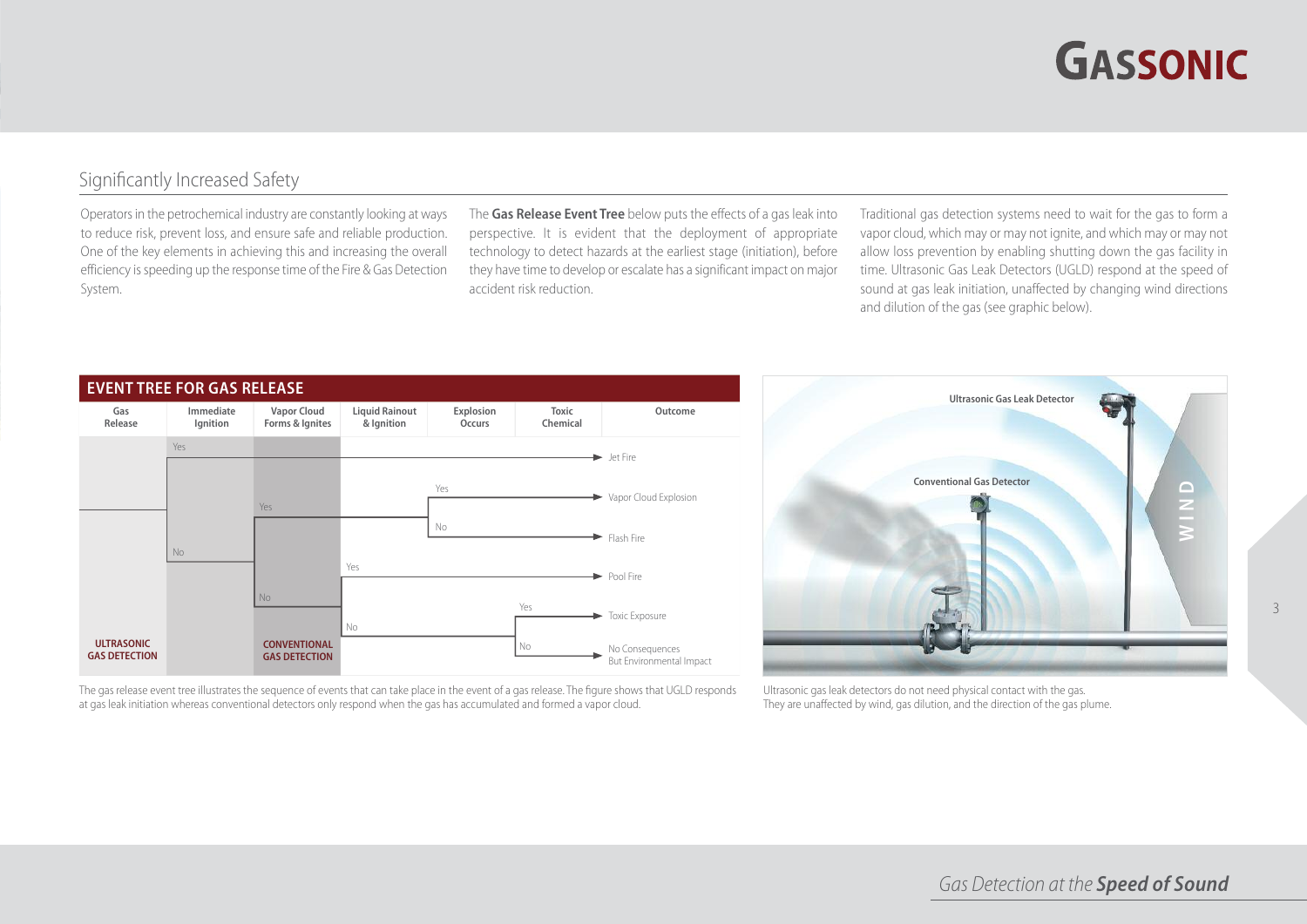### What is **Ultrasound?**

A sound wave is simply a pressure pulse in the air, which is detected by the human ear the same way that it is detected by a microphone. The human ear can only perceive acoustic sound waves in the frequency range between 20 and 20.000 Hz (20 kHz) and that is why this frequency range is called the audible frequency range. Acoustic sound frequencies above 20 kHz are called ultrasound.

When pressurized gas is released through a leak, the hissing noise produced is called broad band acoustic noise, ranging from the audible frequency range into the ultrasonic frequency range. Earlier generations of Ultrasonic Gas Leak Detectors only "listened" for the gas leak noise in the ultrasonic frequency range from about 25 kHz and up, but by means of the new Artificial Neural Network sound algorithms in the GASSONIC OBSERVER-i, the detector'sfrequency range can be lowered down to 12 kHzwithout picking up unwanted background noise. The lower frequency range increases the detection radius of the GASSONIC OBSERVER-i significantly in all application areas compared to earlier versions of Ultrasonic Gas Leak Detectors while still maintaining false alarm immunity.

#### **Human Hearing vs. Ultrasound**



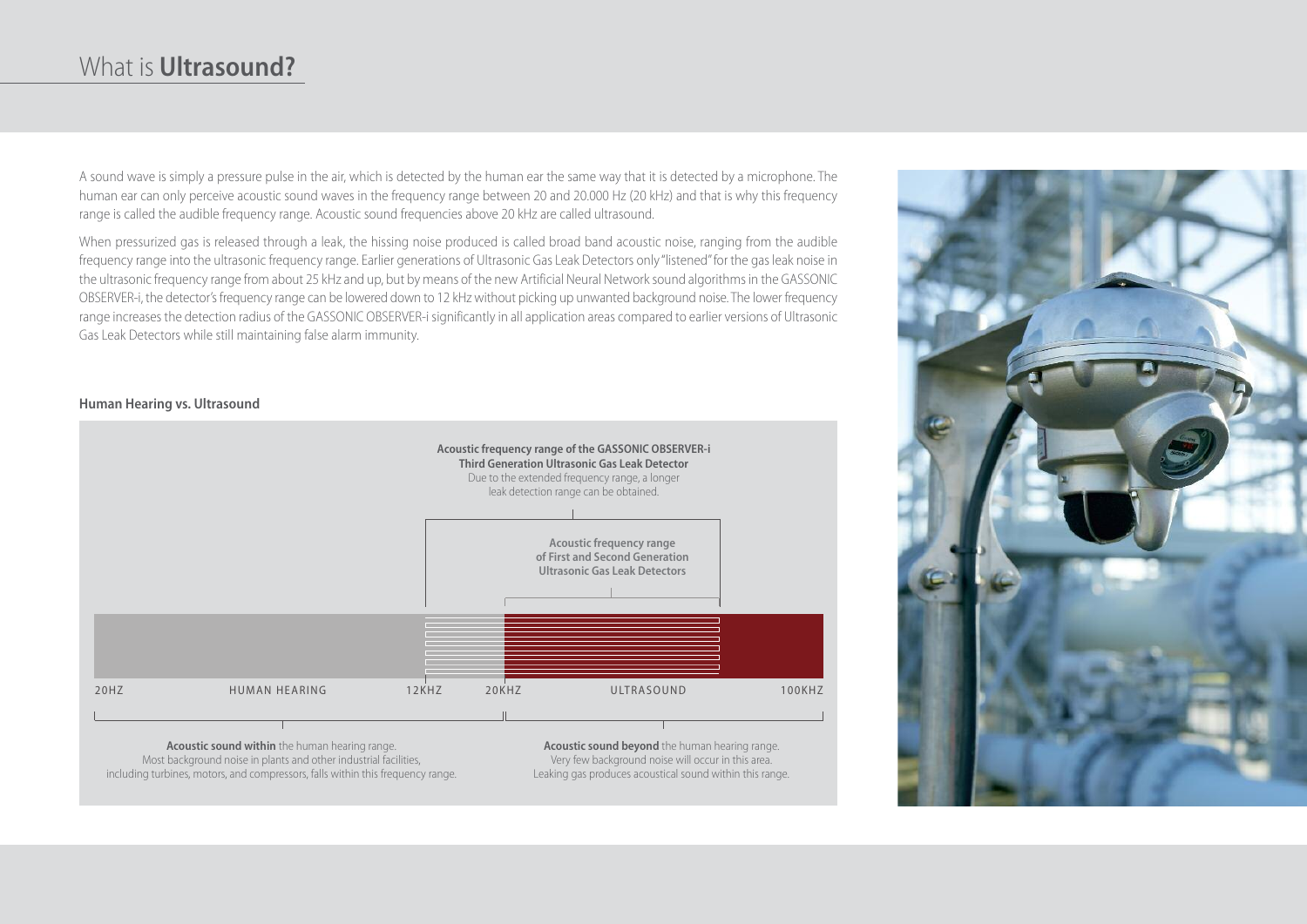# **GASSONIC**

5



In field instrumentation, particularly in harsh outdoor environments, faults or breakdowns can occur. What is not acceptable is when such faults or breakdowns are left unrevealed, especially if safety is involved. To meet the challenge of ensuring failsafe operation for our most advanced Ultrasonic Gas Leak Detectors, we have developed the SENSSONIC self-test technology.

The SENSSONIC self-test technology provides a full acoustic integrity test of the GASSONIC OBSERVER-i Ultrasonic Gas Leak Detector every 15 minutes using a high-quality sound transducer transmitting an air-borne ultrasonic signal to the detector's microphone system. This ensures that the microphone and the electronics are tested continuously within welldefined tolerances, and that the operator is warned if the detector should fail this regular test.

The SENSSONIC technology provides reliable and failsafe operation for the GASSONIC Ultrasonic Gas Leak Detectors, protecting your assets and ensuring human safety in your industrial facility.

The SENSSONIC technology is the only technology on the market to self-test both the microphone system and the protective windscreen protecting the microphone. This ensures that dirt or other contaminants on the detector wind screen, that could decrease leak detection performance, will be detected.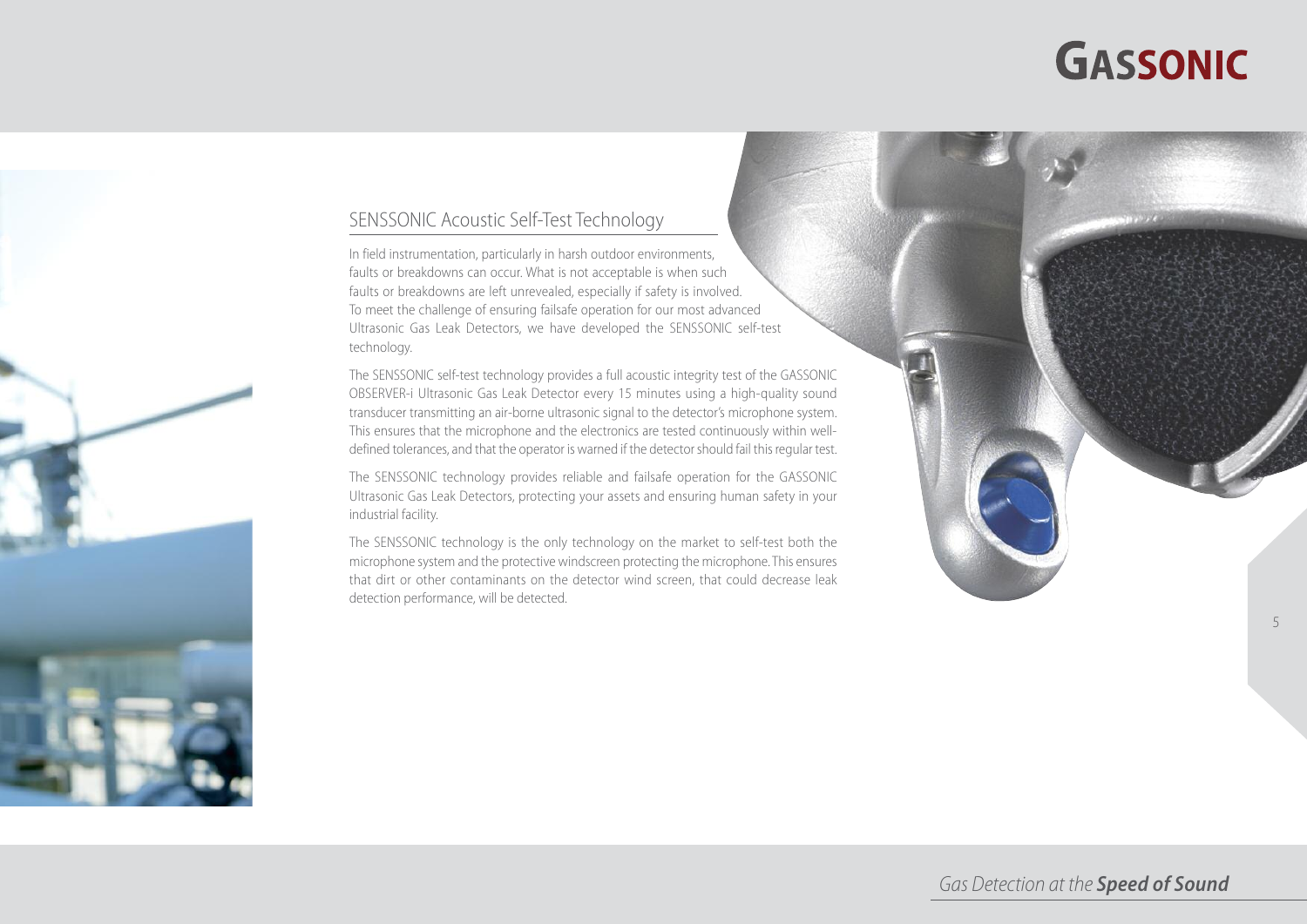### Why **Neural Network Technology?**

An essential performance parameter for an Ultrasonic Gas Leak Detector is to ensure high acoustic sensitivity to real gas leaks over a large area while at the same time minimizing the interference from background noise sources unrelated to gas leaks. To overcome the interference, first and second generation Ultrasonic Gas Leak Detector designs use either simple analog filters with alarm trigger levels to suppress low frequency background noise or complicated onsite "fingerprint learn" modes to mask out background noise. The GASSONIC OBSERVER-i is a Third Generation Ultrasonic Gas Leak Detector that uses Artificial Neural Network (ANN) algorithms in the detector's advanced sound processing design to distinguish between real gas leak noise and unwanted background noise. The ANN uses *a mathematical algorithm to search for familiarityin large and complexsets of data.*

#### **Training of the Neural Network**



ANN works very similar to how the human brain handles the constant flow of information. When we meet a person, the brain receives a massive amount of visual information through the eyes, and over time this substantial amount of information is used to recognize this person years later or even to identify further family members. When the brain has received visual information about other family members, it is easier for it to distinguish between family and non-family members. In other words, the more we train our brain to recognize familiarity, the better we will be able to recognize or deny a person's face. The brain does not look for an exact match, it looks for familiarity, and so does the ANN. But like the brain, the Neural Network needs to be trained first.



An Ultrasonic Gas Leak Detector does not have to recognize different people. It needs to effectively recognize the sound signature from a gas leak while at the same time rejecting sound signatures from acoustic background noise not related to gas leaks.

The GASSONIC OBSERVER-i comes with pre-trained Neural Network algorithms that are a result of more than 10 years field experience and numerous acoustic data recordings from both onshore and offshore facilities to build and train the ANN algorithms. The detector does not require complicated onsite training procedures to adapt to specific acoustic plant conditions. Instead it performs optimally in all kinds of acoustical environments, right after installation.

Even if the background noise conditions change, the ANN algorithms will automatically compensate for that, so no re-training will be necessary.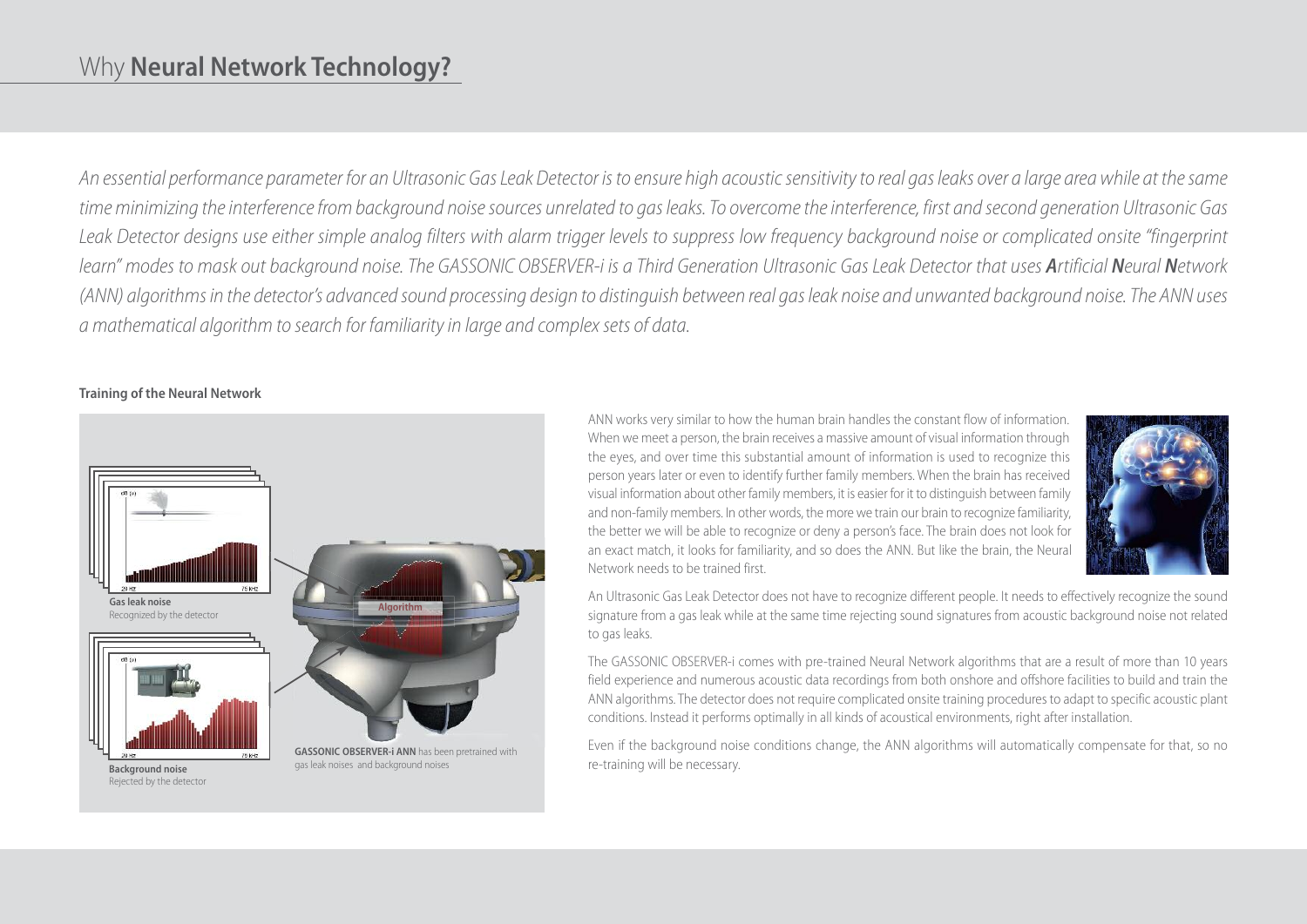# **GASSONIC**

7

### The Three Generations of Ultrasonic Gas Leak Detectors

#### **First Generation**

First generation Ultrasonic Gas Leak Detectors use simple analog high pass filters to suppress low frequency acoustic noise from activating the detector. These detectors work well, but have a reduced detection range depending on the nature of the background noise, and in very noisy areas the detection range is reduced due to the need for high alarm trigger levels.

#### **Gasleak noise**



**high pass filter technology**

**Simple analog**

#### **Second Generation**

Second generation Ultrasonic Gas Leak Detectors utilize pattern recognition where each detector in the plant is trained after installation to suppress only the specific acoustic background noise the day the training took place. If the background noise signature changes due to changing plant process conditions, false alarms can occur, and a new training of the detector has to be performed, causing a change in the leak detection performance.



**Background noise**

#### **Third Generation**

Third generation Ultrasonic Gas Leak Detectors use **A**rtificial **N**eural **N**etwork Technology where the neural network algorithms are pre-trained with noise signatures from both real gas leak noise and many background noise signatures (compressors, helicopters, choke valves, etc.). These Ultrasonic Gas Leak Detectors offer a combination of very easy installation and operation, also in changing plant conditions, while at the same time offering absolute market leading gas leak detection performance.